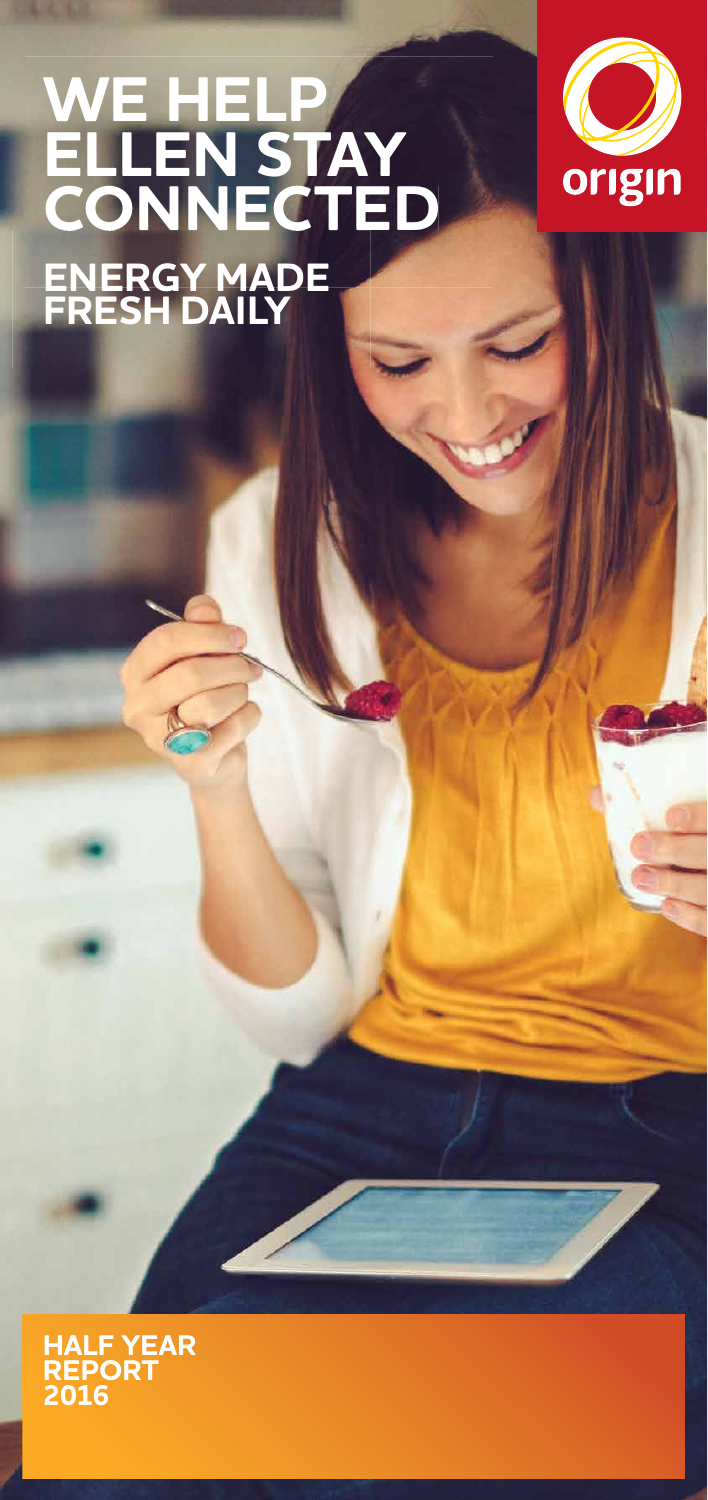### **MESSAGE FROM THE CHAIRMAN AND MANAGING DIRECTOR**

#### **Fellow shareholder**

During the period, we continued to take action to strengthen our balance sheet and build further resilience in the low oil price environment.

#### **SOLID PERFORMANCE FROM CONTINUING OPERATIONS**

In reporting on the half year ended 31 December 2015, the Company delivered a solid underlying performance from its continuing operations with Underlying EBITDA of \$807 million and Underlying Profit<sup>(1)</sup> of \$243 million. Origin also recorded a Statutory Loss of \$254 million.

The strong performance of Origin's Energy Markets business, which delivered a \$100 million increase in Underlying EBITDA during the period, contributed to Origin's steady Underlying EBITDA. The increase in Energy Markets' contribution was driven by higher natural gas volumes and margins, stable electricity contribution, and continued improvement in Cost to Serve.

A very important milestone achieved by Australia Pacific LNG during the period has been first production of LNG with five cargoes exported to date<sup>(2)</sup>. Given the long-term nature of this project, we believe Origin's investment in Australia Pacific LNG will be rewarding for shareholders despite current low oil prices.

Origin also announced a non-cash impairment of \$244 million – driven primarily by prior decisions to reduce debt and preserve cash through restructuring, the discontinuation of geothermal activities and deferral of large-scale IT projects.

#### **IMPROVED RESILIENCE TO OIL PRICE**

In the half, Origin achieved \$5.5 billion in debt reduction and initiated cash preservation measures to reduce net debt to below \$9 billion in FY2017.

To guard against falls in oil price below US\$40 per barrel in FY2017, Origin has purchased put options to provide a partial offset to any additional contributions to Australia Pacific LNG.

A \$1 billion planned reduction in Australia Pacific LNG's upstream operating costs has been achieved six months ahead of schedule. As Upstream operator for the project, Origin is working on further reducing Australia Pacific LNG's breakeven costs.

Our Electricity and Natural Gas Cost to Serve continues to fall and Energy Markets remains on track to achieve a targeted \$100 million cost reduction, as well as a \$50 million reduction in capital expenditure by the end of FY2016.

We also remain on track to deliver \$200 million in functional cost savings from FY2017 and are targeting at least \$800 million from asset sales.

- (1) A reconciliation between Statutory and Underlying Profi t measures can be found in note A1 of the Origin Consolidated Interim Financial Statements.
- (2) As announced with the interim financial results on 18 February 2016.



#### **DIVIDEND**

In line with guidance provided at the time of last year's Entitlement Offer, the Board has determined an unfranked interim dividend of 10 cents per share, which represents a payout ratio of 55 per cent of underlying earnings. The dividend will be paid to shareholders on 31 March 2016.

#### **PROSPECTS**

To drive improved returns for shareholders in a low oil price environment, Origin continues to progress its three key priorities of growing the contribution from Energy Markets; growing production and reducing costs in Integrated Gas; and maintaining adequate funding and an appropriate capital structure.

Thank you for your ongoing support.

 $G_{\mathcal{N}}$ da  $C \subset$ 

**Gordon Cairns Grant King**<br>Chairman Managing C

Managing Director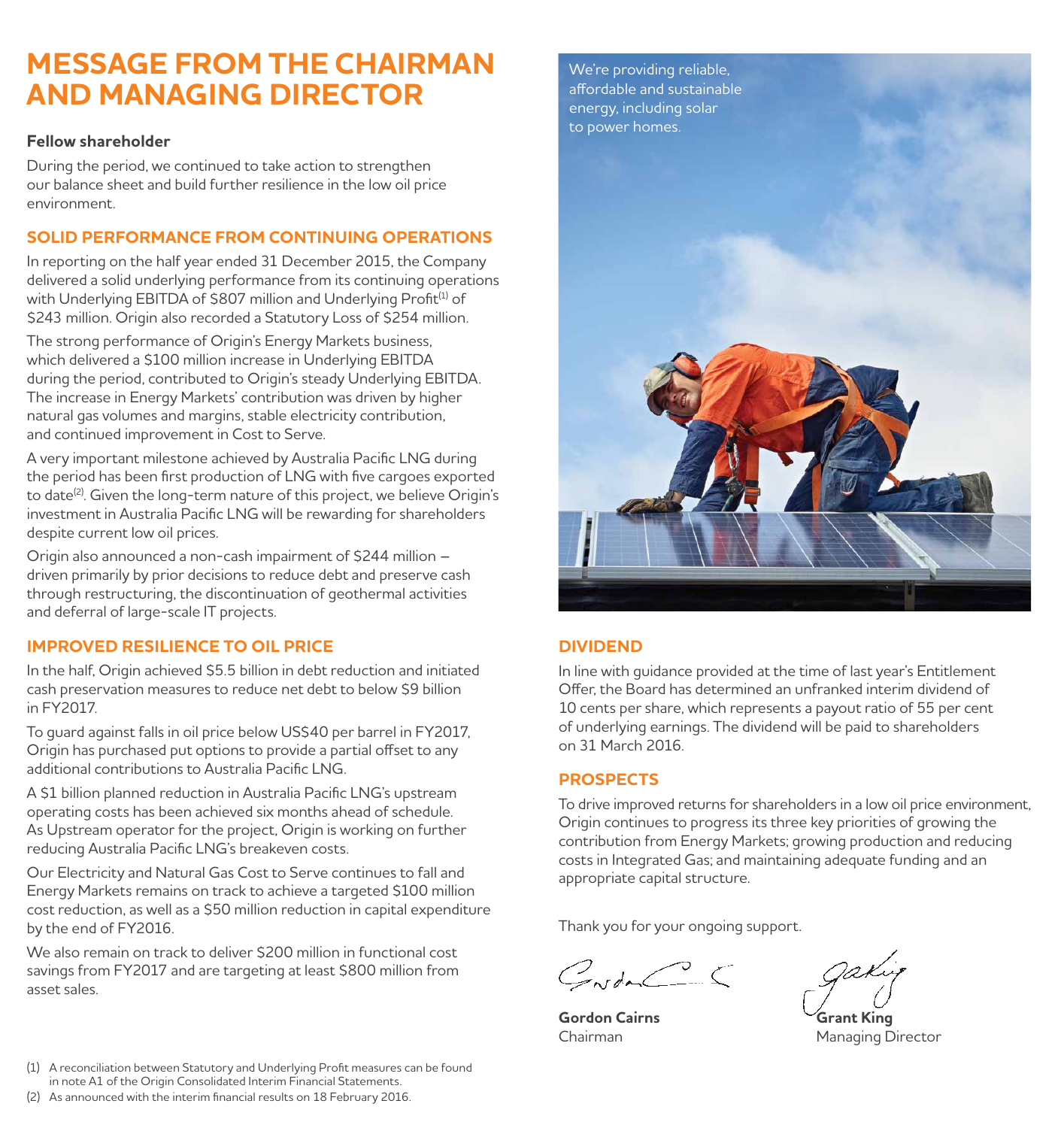## **ENERGY MARKETS**

Energy Markets is the leading energy retailer in Australia by customer accounts<sup>(3)</sup> servicing approximately 4.3 million gas, electricity and LPG customers and operates one of the largest power generation portfolios of approximately 6,000 MW.

With the vision to be Australia's leading energy solutions provider, Energy Markets is using technology to further enable customers to generate electricity from roof tops, store electricity for use in peak periods and manage their energy requirements.

#### **ENERGY MARKETS POSTS EARNINGS GROWTH**

Underlying EBITDA for the Energy Markets business increased by 16 per cent to \$721 million. This is also reflected in an improved Underlying EBIT margin for Energy Markets of 11.2 per cent, which increased from 9.4 per cent in the prior corresponding period.

Despite rising wholesale prices, Origin's flexible portfolio helped to maintain stable gas and electricity procurement costs, resulting in margin expansion of both natural gas and electricity.

Natural gas and electricity Cost to Serve continues to fall with improvements in billing and collection performance; a reduction in outsourcing costs and other operational improvements resulting in savings of \$25 million.

The introduction of a new sales and service operating model and an enhanced digital platform supported easier payment and online account management for customers. The introduction of new value propositions such as the Origin cash voucher also saw customer experience improve during the period.

#### **PROVIDING AUSTRALIA'S LEADING ENERGY SOLUTIONS**

Total customer accounts increased by 1,000 in the half, reflecting the addition of 9,000 natural gas accounts and reduction of 8,000 electricity customer accounts. Origin continues to focus on the retention of high-value customers and the use of cost-effective internal channels for customer acquisition and retention.

Energy Markets grew its digital metering business, providing greater insight and knowledge into the way customers use energy. This will enable Origin to further improve its service and products. At the end of the half year, Origin operated more than 50,000 meters.

### **WELL PLACED TO ACCELERATE TOWARDS RENEWABLES**

Solar sales grew by 42 per cent during the period, driven by growth in the SME segment, initiatives such as Solar as a Service and launch of the highly anticipated Tesla battery offering.

More broadly, Origin continues to evaluate the potential of large scale solar and wind opportunities, including the potential to enter into long term contract agreements. The recent approval of the Development Application for Darling Downs Solar Farm provides an opportunity for Origin to accelerate the transition to a greater contribution from renewable energy.

(3) Based on Origin natural gas and electricity customer accounts as at 31 December 2015 and estimated market customer accounts as at 30 June 2015.

## **INTEGRATED GAS**

With the upstream development phase for Australia Pacific LNG complete, the previous Exploration & Production and LNG segments have been combined to create Integrated Gas.

Origin holds a 37.5 per cent shareholding in Australia Pacific LNG. The project has a nameplate capacity of 9 million tonnes of LNG per year and is underpinned by long term supply contracts with Asian customers.

In addition, Origin holds exploration and production interests located in the Otway, Cooper and Bass basins in eastern and southern Australia, the Browse and Perth basins in Western Australia, the Bonaparte Basin in north-western Australia, the Beetaloo Basin in the Northern Territory, and in New Zealand.

### **INTEGRATED GAS ACHIEVES MAJOR MILESTONES**

Integrated Gas Underlying EBITDA decreased 50 per cent to \$137 million.

Exploration & Production EBITDA decreased \$94 million to \$117 million. This is due to a non-cash write-off of exploration expense of \$53 million in Vietnam following a decision to withdraw from all international exploration activity (excluding New Zealand), lower liquids prices and lower production.

During the period, Origin limited its capital expenditure to: commissioning Yolla-5 and Yolla-6; connecting Halladale and Speculant to Otway with first gas expected in FY2017; and meeting exploration commitments in the Cooper and Beetaloo basins.

LNG EBITDA decreased \$42 million to \$20 million reflecting a reduction in cost recovery from Australia Pacific LNG as upstream expenditure fell, and the impact of low oil prices on the project's oil-linked gas sales to QGC which commenced during the period.

The Upstream project is complete and performing at or above expectations with all key facilities commissioned. The Downstream project produced first LNG in the period and to date has exported five LNG cargoes, including three to Sinopec<sup>(2)</sup>. First cargo from Train 2 is expected to occur in the first half of FY2017.

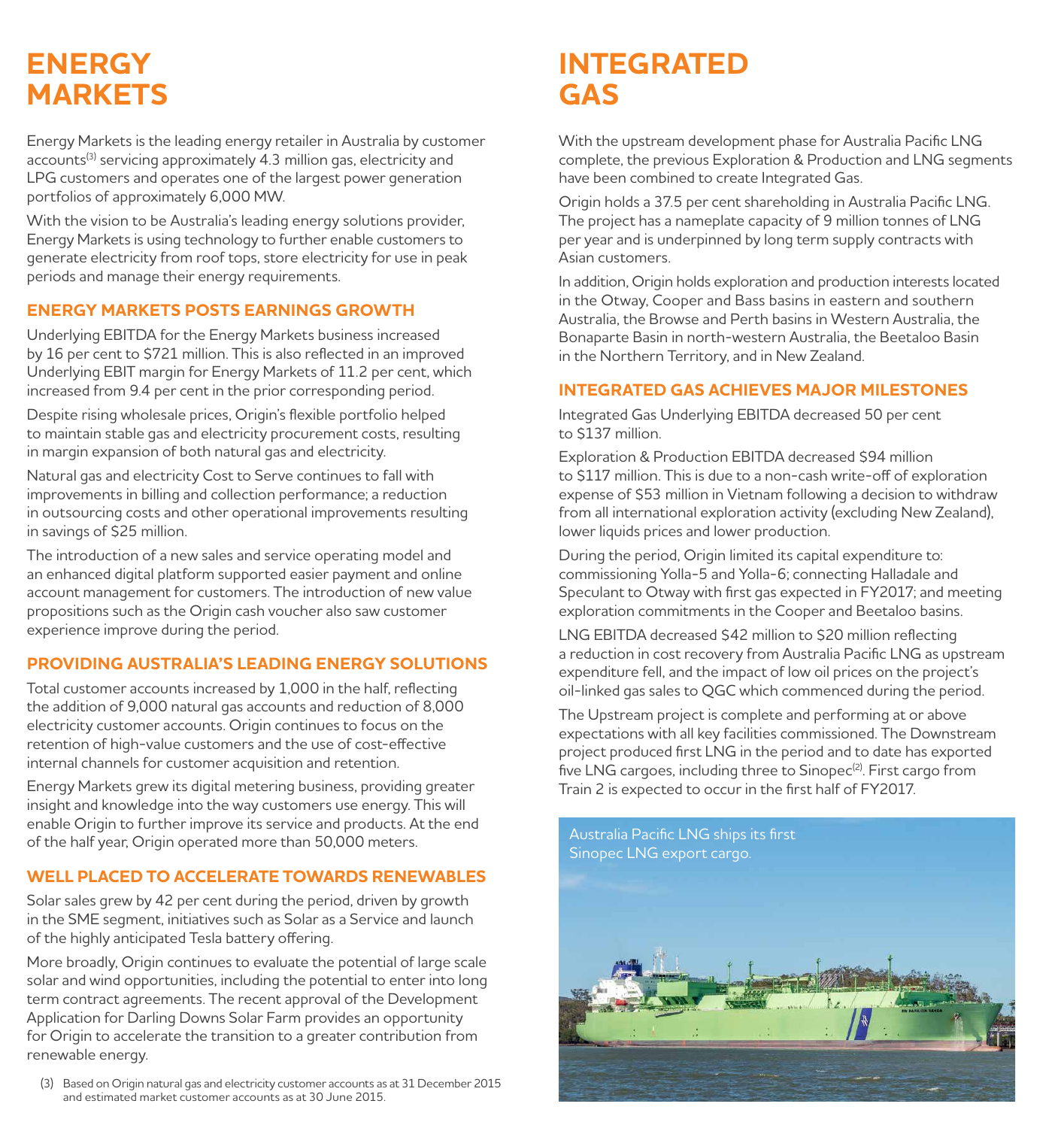## **PROSPECTS**

Origin continues to progress its three key priorities to deliver shareholder value.

#### **GROWING CONTRIBUTIONS FROM ENERGY MARKETS**

Origin expects to grow Energy Markets contribution by:

- Continuing to leverage its competitive and flexible gas portfolio to drive growth in Natural Gas;
- Maintaining a competitive cost of electricity to drive margin expansion and accelerate the transition to renewable energy;
- Continuing to build customer loyalty and trust by improving customer experience through simplifying processes and using new technologies to engage customers;
- $-$  Extending the range of energy products and services offered, including solar, batteries and metering products; and
- Focusing to reduce operating costs and increase cash generation.

#### **GROWING PRODUCTION AND REDUCING COST IN INTEGRATED GAS**

In the current low oil price environment, Integrated Gas has implemented actions to mitigate the risk associated with sustained low oil prices and limit its contribution to Australia Pacific LNG. In light of these actions and the objectives of growing production and reducing cost, the Integrated Gas key priorities are as follows:

- Continuing execution momentum, including completing the Australia Pacific LNG project and fulfilling the project finance tests and completing the Halladale / Speculant project;
- Deepening resilience to a sustained low oil price by lowering Australia Pacific LNG's breakeven costs by between A\$3-\$5 per barrel and reducing controllable costs across Exploration & Production operations;
- Securing new high value markets to support future growth;
- Managing the portfolio with discipline by delivering the previously announced asset sales program and investing in backfill opportunities only when a clear route to market exists; and
- Building the capability and culture to deliver with a particular focus on increasing Indigenous and female participation.



#### **MAINTAINING ADEQUATE FUNDING AND APPROPRIATE CAPITAL STRUCTURE**

As at 31 December 2015, Origin's net debt position was \$9.3 billion. Origin has \$6.8 billion of undrawn committed bank facilities and cash, which is more than sufficient to support its remaining contributions to Australia Pacific LNG of approximately \$1 billion. With the expected cash flow from the existing businesses and proceeds from the planned asset sales, Origin continues to target the reduction of net debt to below \$9 billion in FY2017.

Origin is focused on maximising cash generation so that cash flow from the existing businesses remains sufficient to service all interest and dividend payments and planned capital expenditure without reliance on distributions from Australia Pacific LNG.

Origin will pursue all opportunities to achieve ongoing debt reduction. Should the current low oil price environment persist through the second half of FY2016, which puts ongoing debt reduction at risk, the Company will suspend dividends until an appropriate level of debt is achieved.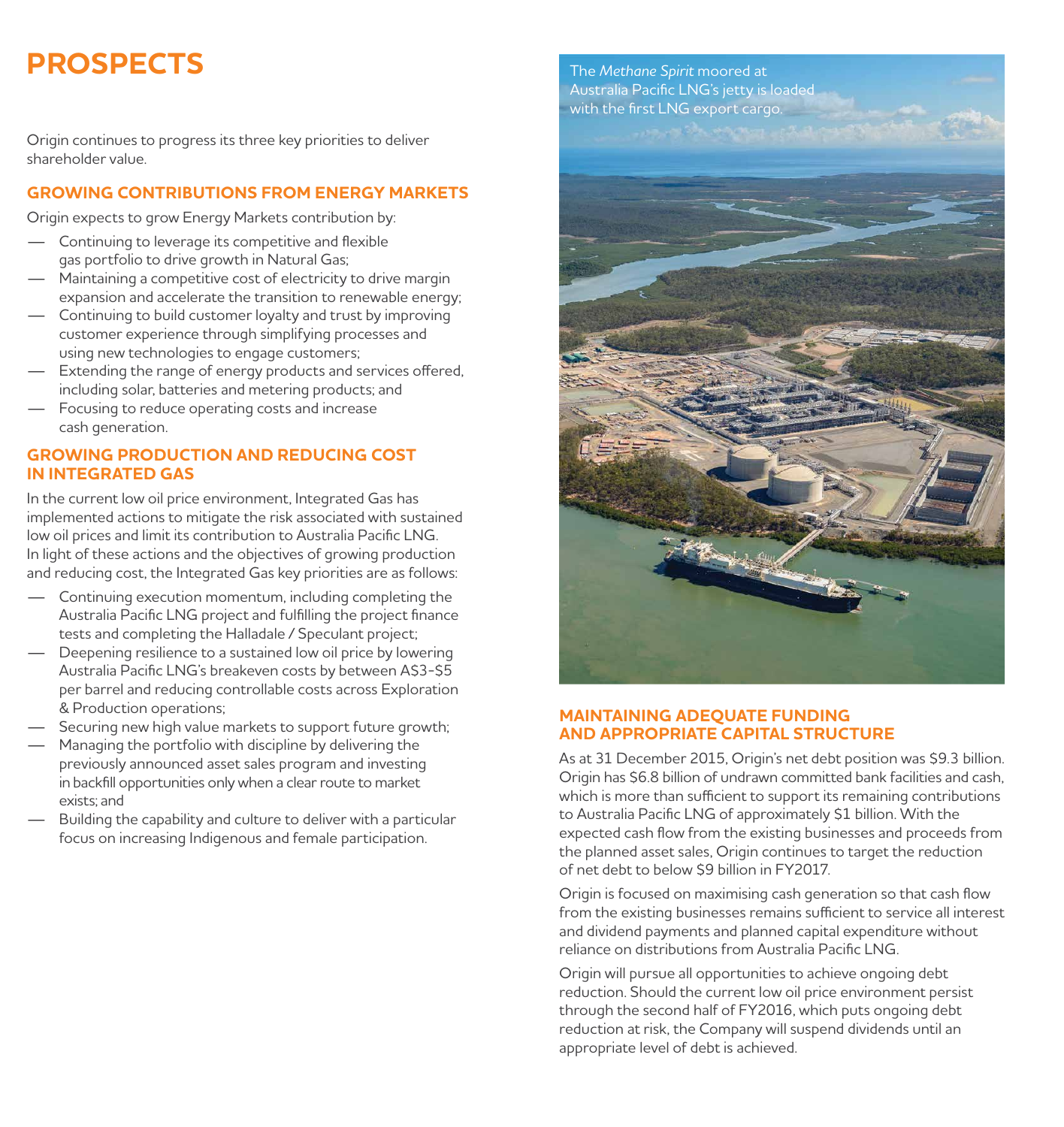### **FINANCIAL HIGHLIGHTS**

#### **FOR THE HALF YEAR ENDED 31 DECEMBER(7,8)**

#### **Underlying EBITDA**

**Underlying Profit**

# **\$868million**

| 4 million |  |
|-----------|--|
|           |  |

| 2014 | \$1,080 million |
|------|-----------------|
| 2013 | \$1,082 million |
| 2012 | \$1,055 million |
| 2011 | \$1.157 million |

| 2014 | \$346 million |
|------|---------------|
| 2013 | \$381 million |
| 2012 | \$362 million |
| 2011 | \$489 million |

**2014 25¢ 2013 25¢ 2012 25¢ 2011 25¢**

**Underlying Earnings Per Share(9)**

**Interim Dividend**

**10¢**

|--|

| 2014 | 27.4c |
|------|-------|
| 2013 | 30.4c |
| 2012 | 29.1c |
| 2011 | 39.9c |

(7) Includes discontinued operations.

(8) Half year on half year comparison.

(9) Prior periods adjusted for the bonus element (discount to market price) of the September 2015 rights issue.

#### **GLOSSARY**

| Underlying<br><b>EBITDA</b>     | Underlying earnings before underlying interest,<br>underlying tax, underlying depreciation and<br>amortisation (EBITDA) as disclosed in note A1 of the<br>Origin Consolidated Interim Financial Statements. |
|---------------------------------|-------------------------------------------------------------------------------------------------------------------------------------------------------------------------------------------------------------|
| <b>Underlying</b><br><b>EPS</b> | Underlying profit/loss divided by weighted average<br>number of shares.                                                                                                                                     |
| Underlying<br><b>Profit</b>     | Underlying Profit is derived from Statutory Profit<br>and excludes certain items to facilitate a more<br>representative comparison of the ongoing<br>performance of the business between periods.           |

### **FINANCIAL HIGHLIGHTS**

A reconciliation between Statutory and Underlying Profit measures can be found in note A1 of the Origin Consolidated Interim Financial Statements. Underlying performance from continuing operations is derived from underlying performance from total operations and excludes Contact Energy due to Origin's divestment of its entire 53.09 per cent interest on 10 August 2015.

| Half year ended 31 December                                      | 2015<br>(Sm) | 2014<br>$(\mathsf{Sm})$ |
|------------------------------------------------------------------|--------------|-------------------------|
| Statutory Loss                                                   | (254)        | (25)                    |
| Statutory EPS (cps) <sup>(4)</sup>                               | (18.1)       | (2.0)                   |
| Items excluded from Underlying Profit                            | (508)        | (371)                   |
| Underlying Profit - total operations                             | 254          | 346                     |
| Underlying EPS (cps) $-$ total operations <sup>(4)</sup>         | 18.1         | 27.4                    |
| Underlying EBITDA - total operations                             | 868          | 1.080                   |
| Underlying Profit - continuing operations                        | 243          | 308                     |
| Underlying EBITDA - continuing operations                        | 807          | 846                     |
| Origin cash contribution to Australia Pacific LNG <sup>(5)</sup> | 856          | 1.412                   |
| Net debt $^{(6)}$                                                | 9.348        | 13.273                  |

#### **UNDERLYING EBITDA**

| Half year ended 31 December               | 2015<br>(Sm) | 2014<br>$(\mathsf{Sm})$ |
|-------------------------------------------|--------------|-------------------------|
| <b>Energy Markets</b>                     | 721          | 621                     |
| Integrated Gas                            | 137          | 273                     |
| Corporate                                 | (51)         | (48)                    |
| Underlying EBITDA - continuing operations | 807          | 846                     |
| Contact Energy                            | 61           | 234                     |
| Underlying EBITDA - total operations      | 868          | 1.080                   |

(4) Prior period adjusted for the bonus element (discount to market price) of the September 2015 rights issue.

(5) Origin's cash contribution to Australia Pacific LNG for the current year is net of \$140 million of interest income (\$58 million in the prior period) received on Mandatorily Redeemable Cumulative Preference Shares.

(6) Interest bearing debt less cash. Prior period comparative is 30 June 2015.

#### **FINANCIAL CALENDAR 2016**

| 31 March  | Half year dividend payment     |
|-----------|--------------------------------|
| 30 June   | End of financial year          |
| 18 August | Full year results announcement |
| October   | Annual General Meeting         |